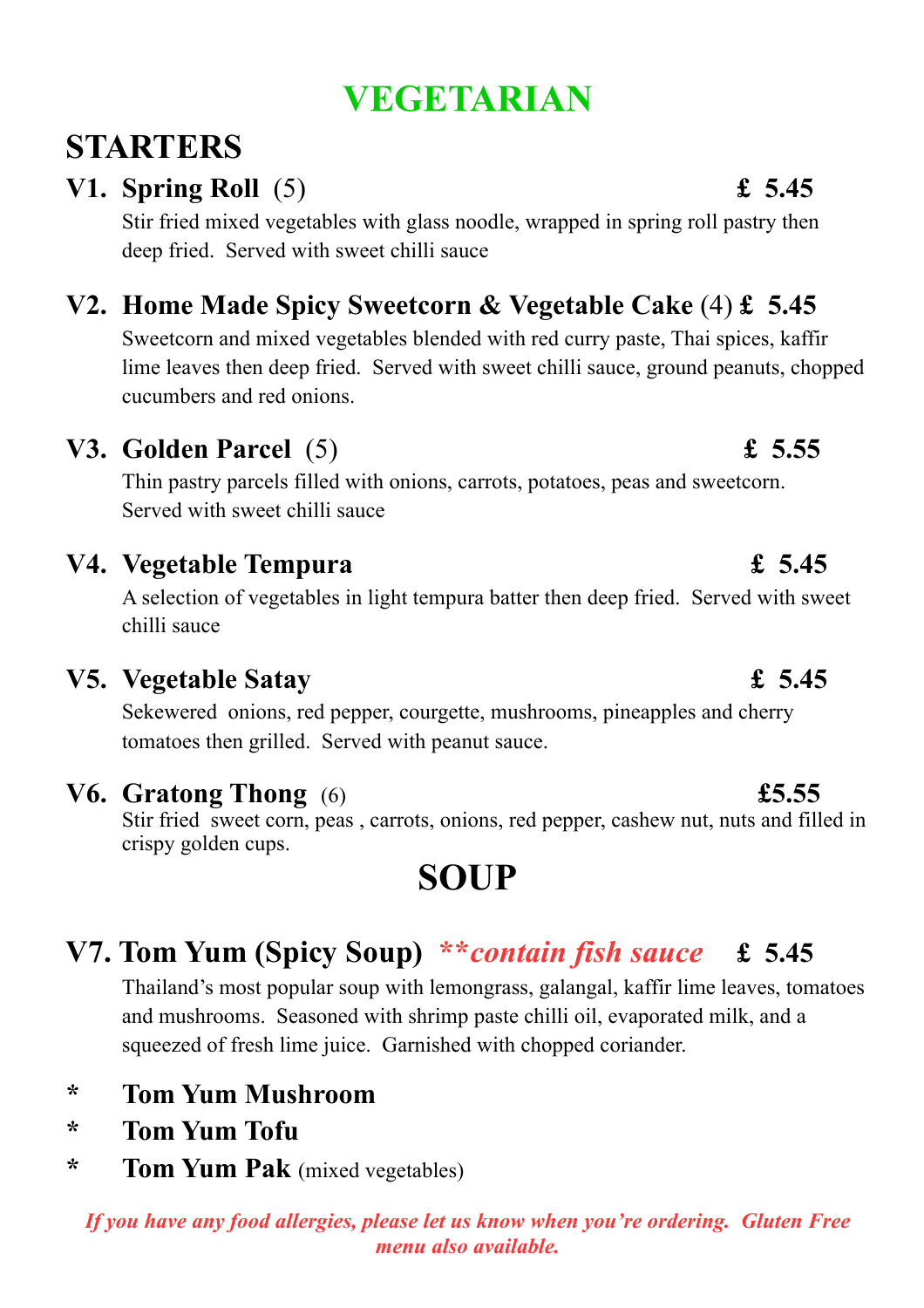# **V8. Tom Kha (Coconut Soup) (Vegan) £ 5.45**

Tom Kha is one of the most famous Thai soup with lemongrass, galangal, kaffir lime leaves and mushrooms. Seasoned with coconut milk and a squeezed of fresh lime juice. Garnished with chopped coriander.

### **\* Tom Kha Mushroom**

- **\* Tom Kha Tofu**
- **\* Tom Kha Pak** (mixed vegetables)

# **VEGETARIAN MAIN COURSES**

## **Noodles with vegetable and Tofu £ 7.95**

#### **V11.Pad Se-Ew**

Stir fried flat noodles with egg broccoli, baby corns and sugar snap peas with dark soya sauce.

#### **V12.Pad Mee**

Stir fried egg noodles with egg, bean sprouts, spring onions, carrots and spring cabbage with soya and vegetarian sauce.

#### **V13.Pad Thai**

Stir fried rice noodles with egg, bean sprouts and spring onions mixed pepper in tamarind sauce. Served with lemon sliced and ground peanut (ask for ground chilli if you prefer spicy)

# **Stir Fried with Tofu £ 7.95**

**(\*\*** *If you don't want Tofu, please tell staff***)**

## **V14.Mixed Vegetables (Pad Pak Ruam)**

Stir Fried mixed fresh seasonal vegetables with soya and vegetarian sauce.

### **V15.Stir fried with Ginger (Pad Khing)**

Stir fried tofu with fresh ginger, onions, mixed peppers, mushrooms, carrots and spring onions with soya and vegetarian sauce.

## **V16.Stir fried with Cashew Nut**

Stir fried tofu with cashew nuts, onions, spring onions, mixed peppers with soya and vegetarian sauce.

*If you have any food allergies, please let us know when you're ordering. Gluten Free menu also available.*